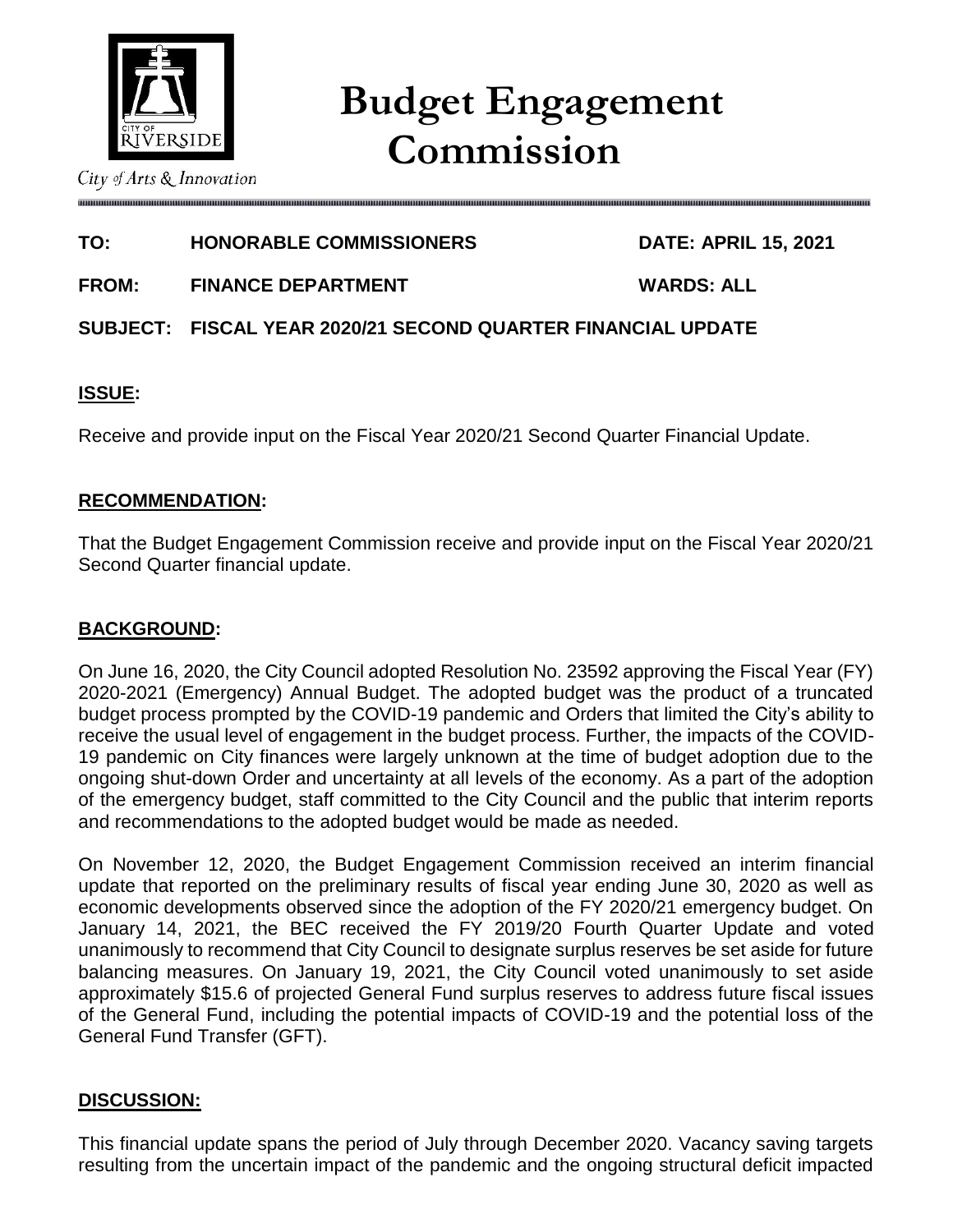the Finance Department's ability to meet the usual timelines for closing the previous fiscal year, completing the financial audit, and performing the accounting processes that are necessary for the compilation of quarterly financial reports. However, the City Council received relevant verbal updates from the City's Chief Financial Officer under the City Council's standing agenda item titled "California Public Employees Retirement System challenge/financial solvency update". During the current fiscal year, these updates included information on the economy, sales tax revenue, CalPERS returns, actual and potential impacts of COVID-19, the Electric General Fund Transfer, and other information related to the City's financial health.

# *Financial Report*

Throughout the fiscal year, City departments and the Budget Office monitor and analyze all City funds for potential issues that require attention and mitigating action. For the second quarter report, City departments analyzed the financial status for all funds and appropriations under their purview. City departments also evaluated the potential effect of COVID-19 on departmental finances to the extent possible. The results of the City's major funds as well as areas of concern in other funds (if any) are reported in the Fiscal Update (Attachment 1).

# COVID-19 Fiscal Impact

On March 4, 2020, Governor Newsom declared a state of emergency in California because of COVID-19. On March 13, 2020, the City of Riverside declared a local emergency and closed nonessential facilities to the public. Temporary stay-at-home orders followed from the State and City in mid-March 2020 and were again reinstated in December 2020 for approximately seven weeks. Fortunately, the impact of the pandemic to the City's budget has not been as drastic as originally expected.

Refer to the Fiscal Update (Attachment 1) for a discussion of the most influential social and economic impacts on City finances as a result of COVID-19, identified areas of fiscal risk, and second quarter results for the City's major funds (General Fund, Measure Z, Electric, Water, Refuse, and Sewer).

# General Fund

The second quarter analysis presents a positive FY 2021/22 outlook for the General Fund, with revenues performing better than anticipated and expenditures trending within budgeted appropriation limits.

**Revenues:** FY 2020/21 General Fund revenues were reviewed in context of FY 2019/20 actual results, performance to date, and potential COVID-19 impacts through the end of the fiscal year. The pre-pandemic budget projected minimal revenue growth of less than 1% over FY 2019/20 revenues based on economic conditions and historical trends. The pandemic presented a significant – yet largely unpredictable – challenge to local agencies nationwide and prompted agencies in the Southern California region to drastically reduce revenue projections and adopt severe austerity measures, including a significant reduction of workforce levels. However, an analysis of Riverside demographics in relation to its revenue base did not support such severe measures for the City and the 10% contingency revenue reduction (\$28 million) in the adopted budget has thus far provided a sufficient cushion for the City to weather the impacts of the pandemic. FY 2020/21 second quarter analysis reveals that total General Fund revenue projections may match the prior year and exceed emergency budget revenue estimates by at least \$10 million. This is largely due to balancing measures adopted in the emergency budget and positive performance in sales tax which is trending 4% higher than the previous year as of the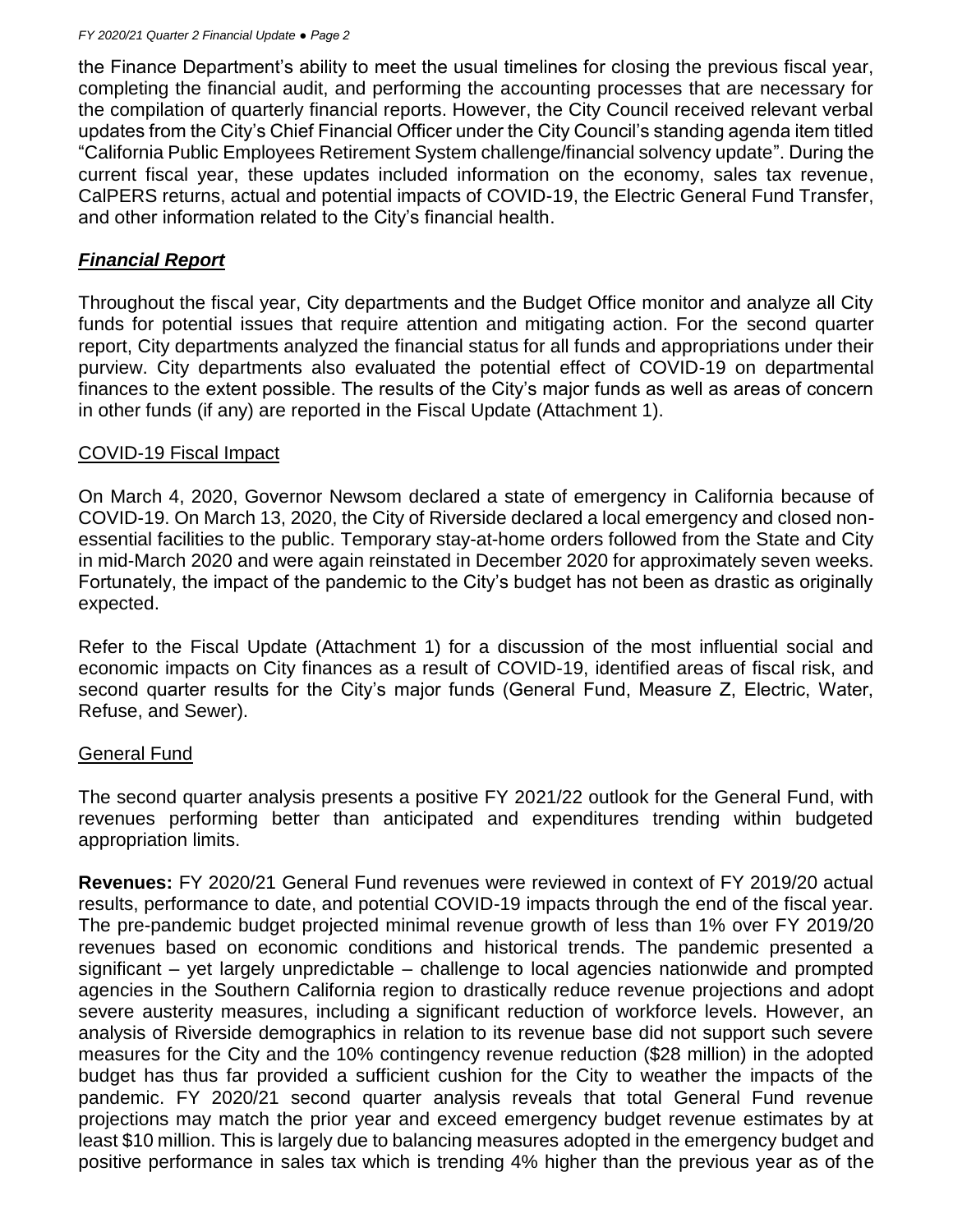second quarter. The county sales tax pool continues to exceed estimates and is trending 44.7% over the same period in the prior year. Some revenue sources continue to be impacted by the shut-down or reduction in City services, including Library, Parks and Recreation, and other charges for services. However, the adopted contingency revenue reduction and positive revenue performance in other areas appear sufficient to fully offset those revenue shortfalls as of the second quarter. Additionally, CARES Act funding that was unexpended on planned items within the required timeframe was used to offset safety personnel costs, adding approximately \$5.8 million of revenues to the General Fund. Rather than lose the funding due to spending time constraints, the unspent balance was used to offset public safety personnel costs which is a permitted expense under the CARES Act.

**Expenditures:** As of the second quarter, a savings in General Fund expenditures is expected. Personnel savings of at least \$5 million are projected, largely due to the closures (and therefore vacancies in temporary and part-time personnel) in Library and Parks & Recreation; vacancies occurring in the normal course of business; and the City Manager's managed hiring initiative. Some savings will be offset by increased subsidies to the Convention Center and Entertainment Fund (both venues have remained closed through the pandemic). Additionally, capital project activity is less than expected due to the pandemic, causing less staff time than budgeted to be charged out to capital projects; as a result, the staff costs will remain in the General Fund and partially offset personnel savings.

In summary, the General Fund is stable and operating within budgeted appropriations for FY 2020/21. Prudent contingency planning for the pandemic, positive revenue performance, and CARES Act funding will likely result in savings at the end of the fiscal year. Despite the positive outlook for the current fiscal year, the long-term financial health of the General Fund continues to be at risk due to an ongoing structural deficit and the potential loss of the Electric GFT. Vacancy savings targets to address the structural deficit will continue to impact City operations and the ability of departments to maintain ongoing alignment with the City's strategic priorities. How the American Rescue Plan Act of 2021 and revenue generation efforts by the City will impact the City's financial health is yet to be determined. These impacts are a part of discussions for the development of the FY 2021/22 budget.

#### Measure Z

As of June 30, 2020, Measure Z held \$24.9 million in unallocated fund reserves, net of unexpended amounts (\$28.2 million) carried forward into FY 2020/21. Separately, \$5 million is held in contingency reserves per the adopted Measure Z Reserve Policy to ensure sufficient funding for ongoing costs in the event of under-performing revenues. Strong revenues in the previous and current fiscal years are contributing to healthy unallocated reserves, projected at approximately \$13.5 million for the fiscal year ending 2020/21.

**Revenues:** The FY 2020/21 emergency budget included a 10% contingency reduction for Measure Z revenues with the expectation of significant pandemic impacts on the Transaction and Use Tax revenue. However, the revenue is currently 4.5% higher as of the second quarter as compared to the same point in the previous fiscal year.

**Expenditures:** Measure Z funds include many projects and one-time expenditures, causing expenditures to appear to be trending behind budget. However, spending is progressing as planned and within appropriation limits.

Review of the Measure Z Spending Plan in context of the City's financial health continues. The FY 2021/22 baseline Measure Z budget was presented to the Budget Engagement Commission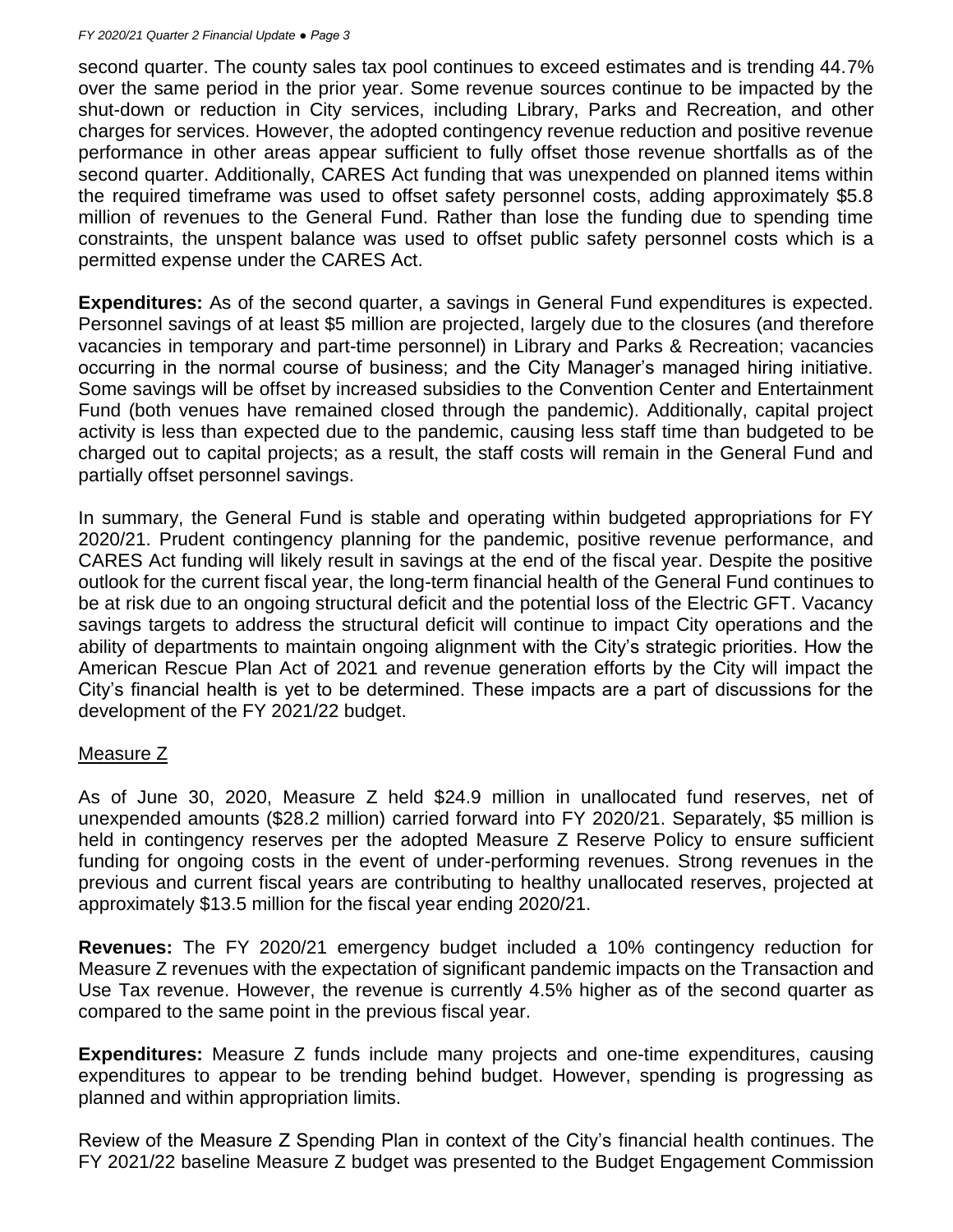(BEC) on December 17, 2020, and to the Financial Performance and Budget Committee on January 8, 2021. On January 14, 2021, the BEC reviewed and received department feedback on the status of numerous spending items. The BEC unanimously voted to recommend no changes to the spending allocations for the items reviewed, with the exception of Police Officer Lateral Hire Incentives and Recruitment Costs: for this item, the BEC recommended to retain the annual allocation of \$200K, to be further addressed and discussed during budget development for each budget year.

### Enterprise Funds Overview

The Sewer, Refuse, Electric, and Water funds have been similarly impacted by the suspension of utility shutoffs in response to the pandemic. The combined accounts receivable for the four utilities is approximately \$47 million as compared to \$25 million for the same period in the last fiscal year. Delinquent accounts have increased to \$22 million in FY 2020/21 as compared to \$4 million for the same period in FY 2019/20. In March 2020, Riverside Public Utilities developed the Emergency Recovery Assistance Program (ERAP) in response to the COVID-19 pandemic to assist active residential utility customers that have experienced reduced income due to loss of employment or reduced hours as a result of COVID-19. Customers eligible for ERAP assistance will be issued a one-time \$400 credit towards their utility bill. In March 2021, the City received a direct allocation of Emergency Rental Assistance (ERA) funding from the US Department of Treasury to assist eligible households with rental assistance and utilities to ensure housing stability. The delinquent revenue is expected to be collected when the suspension of the utility shutoffs is lifted and with assistance from the ERAP program.

# Sewer Fund

The overall financial position of the Sewer Enterprise fund is in step with the Sewer Fund Reserve Policy objectives. The FY 2020/21 adopted budget projects a net operating gain of \$7.6 million, which will help to fund \$14 million of planned capital projects. On July 21, 2020, the City Council approved all volumes of the 2019 Master Plan for Wastewater Collections and Treatment Facilities and Environmental Review. The Public Works Department is actively working with a consultant to complete the financial and user rate study aspects of the Wastewater Master Plan Update. The results of the updated Master Plan will inform future discussions on Sewer rates and funding for the projects identified in the Master Plan.

At the end of the second fiscal quarter, 46.5% of projected revenues have been recorded, although the number of delinquent accounts has risen during the pandemic. As of March 9, 2021, delinquent accounts in the Sewer Fund total approximately \$2.86 million. As per City Council direction, accounts for which payment is not being received are not being shut off, and services are continuing uninterrupted.

Operating expenditures are 49% of total budget at the end of the second quarter largely due to the timing of debt obligations and are expected to remain within adopted appropriation limits through the fiscal year.

# Refuse Fund

The Refuse Enterprise fund originally projected to end FY 2020/21 in a deficit of approximately \$1.4 million. However, the approval of the Solid Waste Rate Plan, which took effect on January 1, 2021, resulted in a \$2.3 million increase to revenue forecasts resulting in a projected surplus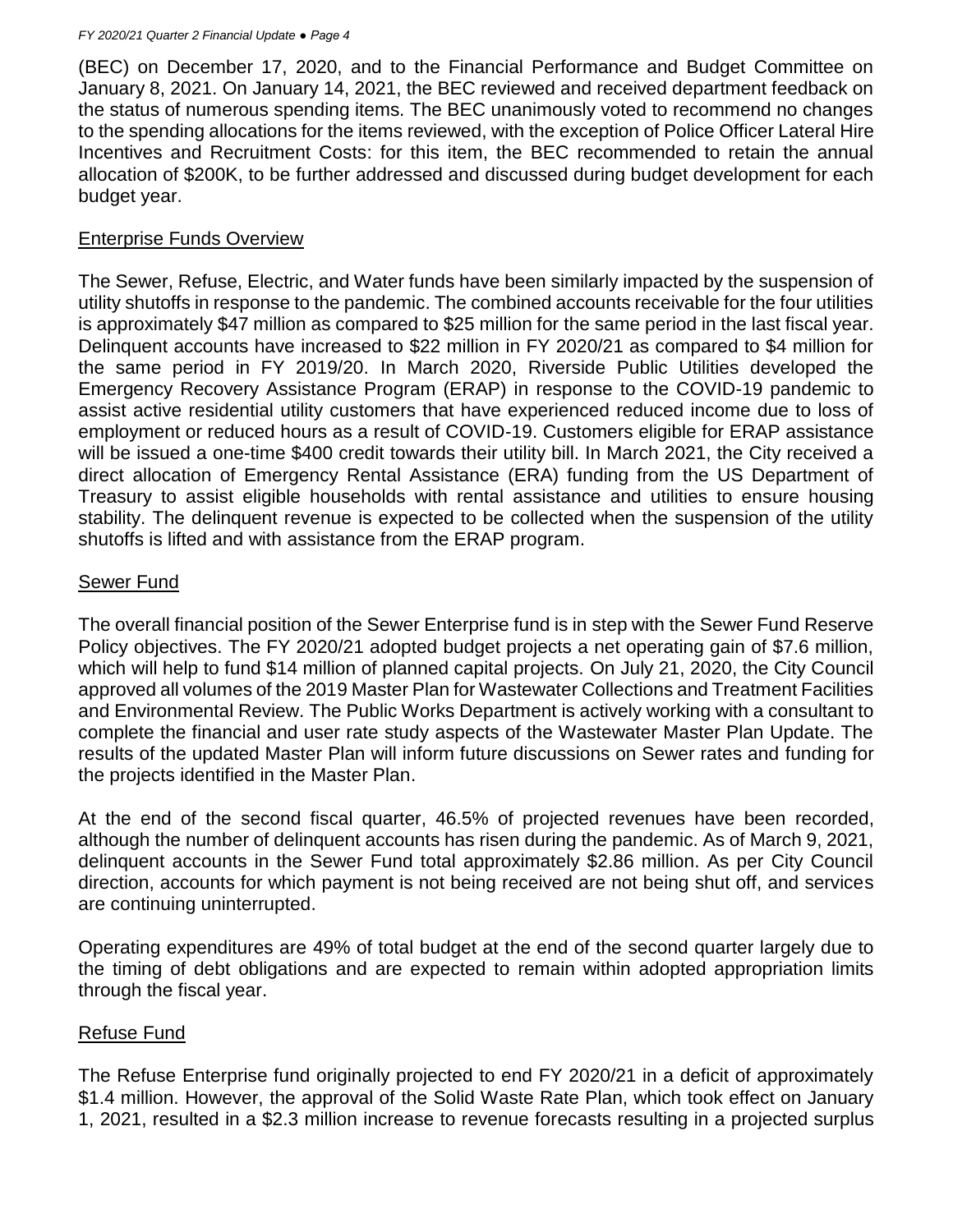#### *FY 2020/21 Quarter 2 Financial Update ● Page 5*

rather than the originally projected deficit. Unfortunately, revenues resulting from the rate increase are being offset by increased recycling and disposal costs.

At the end of the second fiscal quarter, 49.7% of projected revenues have been recorded, although the number of delinquent accounts has risen during the pandemic. As of March 9, 2021, delinquent accounts in the Refuse Fund total approximately \$1.1 million. As per City Council direction, accounts for which payment is not being received are not being shut off, and services are continuing uninterrupted.

Operating expenditures are 46% of total budget at second quarter end largely due to the timing of debt obligations and are expected to exceed budget by fiscal year end due to increased disposal and recycling costs. Changes in the recycling market have resulted in revenues no longer offsetting the cost of processing, transportation, and residual disposal and have resulted in the implementation of new organics processing and recycling rates. In previous discussions with the City Council, staff shared projections of \$1.5 million of increased costs associated with residential recycling. However, the recycling impacts have carried over to the commercial sector as well. As a result, the cost of processing recyclable materials was added to the City's waste processing agreement with the Agua Mansa Transfer Material Recovery Facility (MRF). Lastly, an increase in residential tonnage was an unanticipated effect of the pandemic and is likely attributed to more residents being quarantined in their homes. The combination of these issues is projected to cost an additional \$2.5 million at fiscal year-end; a supplemental appropriation is requested to cover this cost increase. The addition of a new commercial organics processing and recycling rate implemented January 1, 2021, in addition to the residential component of the Solid Waste Rate Plan, should help offset future costs.

#### Electric Fund

The FY 2020/21 adopted budget for the Electric Fund includes a programmed \$16.3 million operating deficit and draw on fund reserves. This is a financial strategy employed to draw reserves down to keep rate increases as low as possible. Reserve levels as of the second quarter are within established policy levels. In March 2021, the Board of Public Utilities and City Council approved an increase to the Sharing Households Assist Riverside Program (SHARE) from \$150 to \$250 per year for low-income residential electric customers for the duration of the COVID-19 pandemic.

Electric revenues are trending higher than anticipated at the end of the second quarter due to warmer summer months and higher consumption than anticipated. The pandemic has led to higher residential usage and lower commercial and industrial usage. Overall, retail sales are 2.4% (\$4.3 million) higher than anticipated, and \$11.9 million (7%) higher than the same period in the previous fiscal year. The revenues are expected to offset the three-month delay in the implementation of the third year of the approved electric rate increases that were scheduled to go into effect on January 1, 2021. On January 5, 2021, the City Council voted to delay the scheduled rate increase to March 31, 2021, with a projected fiscal impact of \$2.1 million lower electric revenues. On March 23, 2021, the City Council directed staff to delay the implementation of the third year of the electric rate plan and referred it back to the Board of Public Utilities to develop an implementation plan. The estimated impact of the action is an approximately \$4.4 million reduction in electric revenues through the end of the fiscal year.

Electric expenditures are 41% of total budget at the end of the second quarter. Personnel expenditures are trending low due to vacancies and attrition. Power supply costs are 4.1% lower than projected, and other costs vary in their timing throughout the fiscal year. Overall, electric expenditures are projected to remain within the budgeted appropriation limit at fiscal year-end.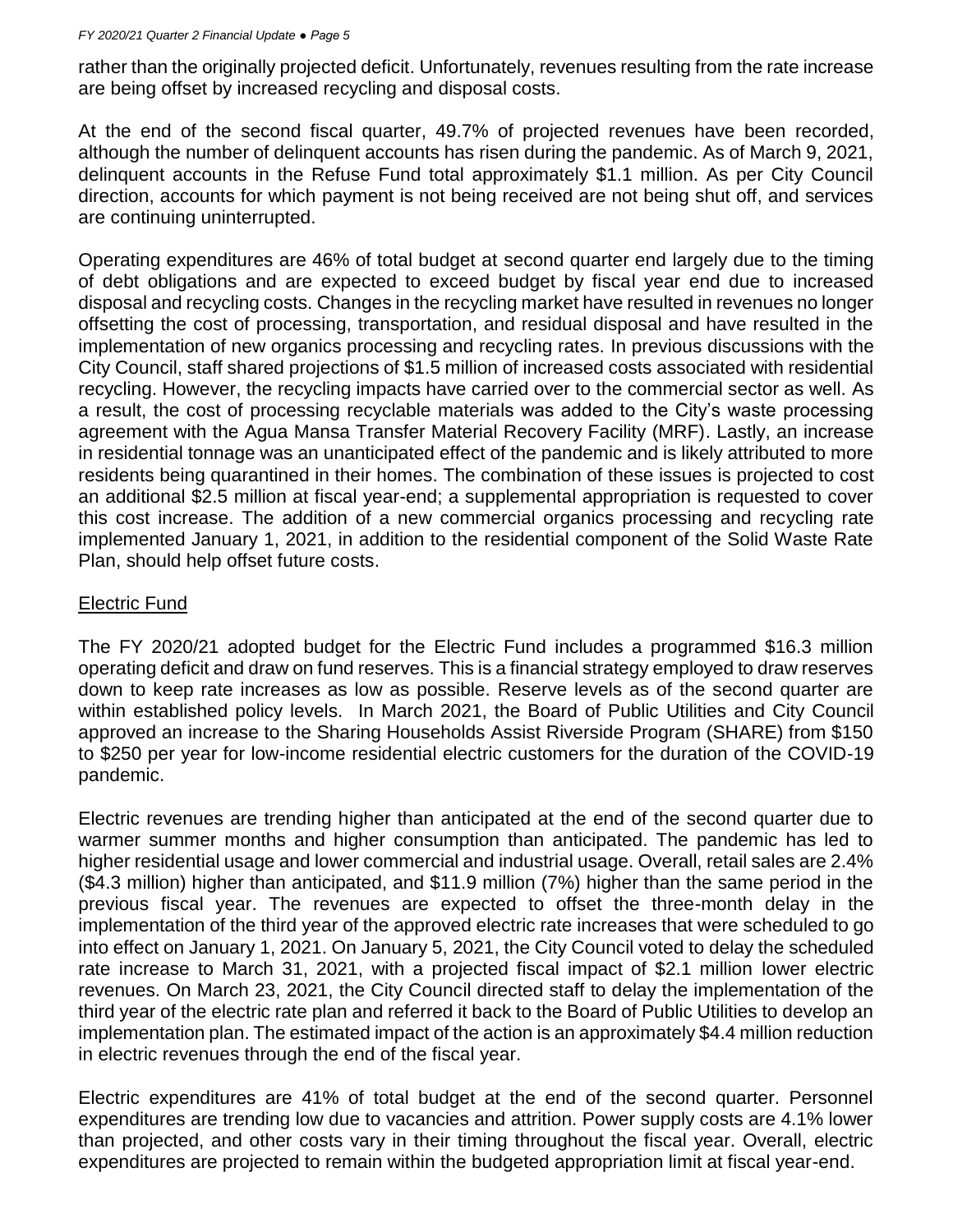### Water Fund

The Water Fund is in a healthy position with reserve levels (including the available line of credit) within the required policy reserve range. Budgeted operating gains of \$7.1 million are anticipated to be used to fund capital projects in FY 2020/21, supplemented by a \$1.1 million draw on reserves and \$22.4 million of bond proceeds.

The pandemic has led to higher residential water usage and slightly lower than anticipated commercial and industrial water usage. As of the end of the second quarter, operating revenues are at 58% of budgeted projections. Retail sales are 4.3% higher than expected due to warmer than anticipated summer months and lower than expected precipitation in the later months of the year. Current year retail sales are \$4.2 million (11.6%) higher than those for the same period in the prior fiscal year.

Water Fund expenditures are 44% of budget at the end of the second quarter. Personnel is trending slightly lower than anticipated due to vacancies and attrition; other expenditures vary in their timing throughout the fiscal year. Overall, water expenditures are projected to remain within the budgeted appropriation limit at fiscal year-end.

#### *Interfund Transfers and Supplemental Appropriations*

Riverside Municipal Code Sec. 1104 requires the affirmative vote of at least five City Council members to authorize the transfer of appropriations between City funds and to authorize supplemental appropriations. The following transfers and supplemental appropriations are recommended for City Council approval:

- **Capital Projects Fund transfer to the General Fund \$4,808.95:** In FY 2018/19, the Parks, Recreation & Community Services Department (PRCSD) transferred \$20,000 from their General Fund operating budget to the Hunter Park Improvements project to cover estimated costs required to complete the project. The project is complete and needs to be closed. Staff recommends transferring unused funds totaling \$4,808.95 back to the General Fund PRCSD budget.
- **Refuse Fund \$2,500,000 Supplemental Appropriation:** To cover the cost increases associated with recycling and disposal costs as previously described in this report.

# **FISCAL IMPACT:**

As of the second quarter, the General Fund is anticipated to end the fiscal year with savings. Despite the positive outlook for the current fiscal year, the long-term financial health of the General Fund continues to be at risk due to an ongoing structural deficit and the potential loss of the Electric GFT. This will challenge the ability of City departments to maintain service levels as well as alignment with the City's strategic priorities. Measure Z revenues continue at a level sufficient to fund approved spending items as well as help manage General Fund fiscal challenges, should that become necessary. Staff will continue to monitor the funds and recommend both short-term and long-term financial strategies during the development of City budgets for the upcoming fiscal year.

The City's major enterprise funds are experiencing similar impacts resulting from the pandemic, with much higher delinquent account balances and lower commercial/industrial revenues. To